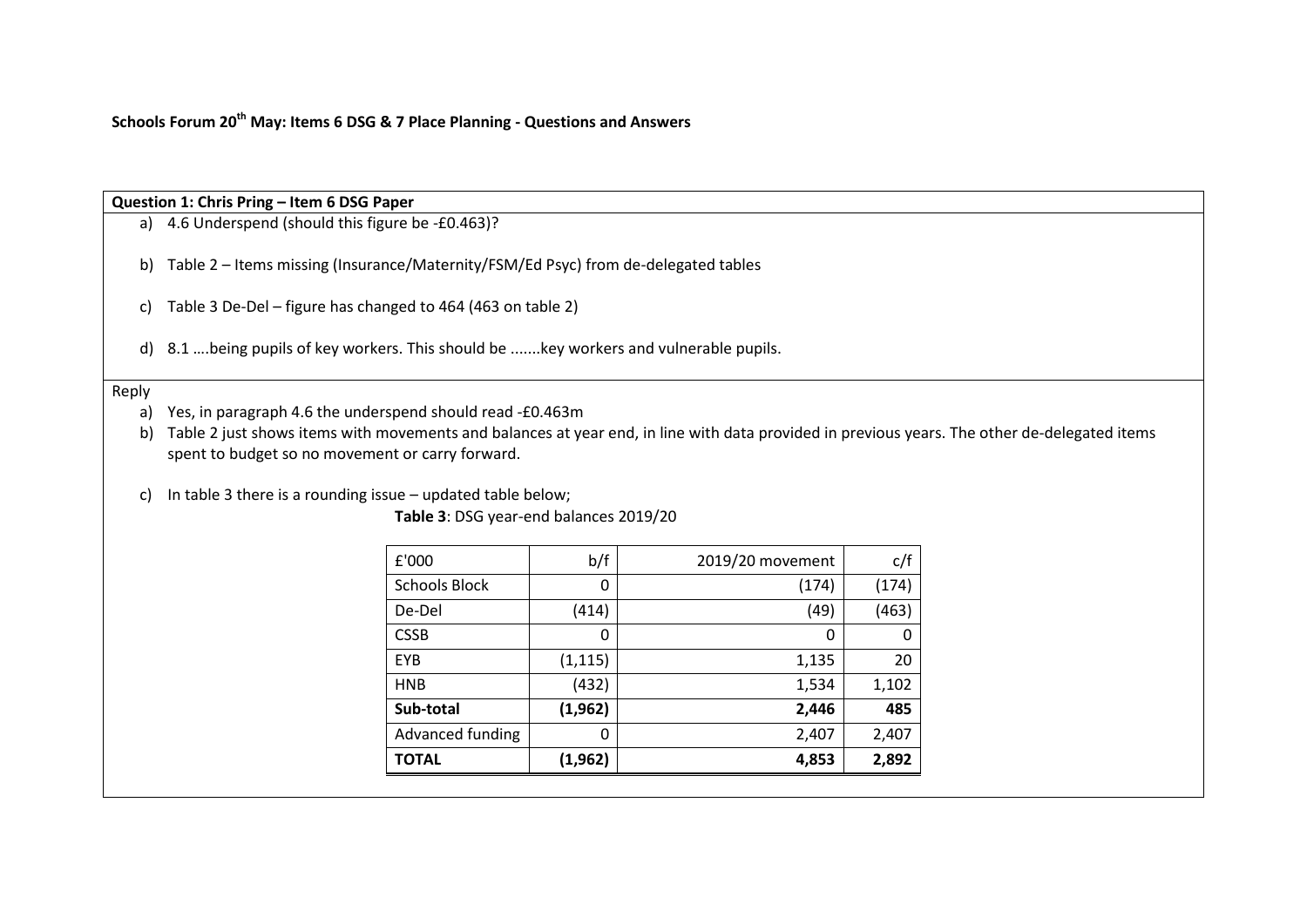d) Yes, in paragraph 8.1, the text should read 'key workers and vulnerable pupils.'

## **Question 2: Wendy Weston – Item 6 DSG Paper**

a) As a union with members in centrally managed Children's Centres when can we expect information on how the deficit budgets are to be managed?

b) When is the all party parliamentary group to report back on the future of maintained nursery schools?

Reply

- a) Details on plans to manage deficits in Children's Centres will be shared with Forum later in the year once they are agreed. Obviously the current situation with Covid-19 has had an impact and the effect of this needs to be considered across the sector.
- b) We haven't received any update from the group or indication of when they will report their findings, we are very interested in the outcome of this too.

**Question 3: Aileen Morrison – Item 6 DSG Paper**

- a) There are references to a number of groups and task and finish groups including the 'Belonging' Task group? Could the LA provide a crib sheet on the different working groups and their purposes? How does the LA ensure membership to groups is open and transparent?
- b) Appendix 3 Shows AP spending and includes Block contracts. How are the large discrepancies in ALP funding justified?
- c) ALP spot purchasing- Can you comment on the fact that Secondary schools pay the LA for places at St Matthias and Lansdown Park so the £561,000 cost of ST Matthias is not complete picture. Where is the income generated through schools' contributions accounted for?
- d) Is the LA working with the sector to ensure value for money and to approach the DfE for an increase in places funded by the ESFA-Current provision (eg St Matthias) could expand and these places could attract ESFA funding that would reduce the burden on high needs budgets.

Reply

a) The various working groups are in the stages of being developed and once they are finalised and their remit agreed we will share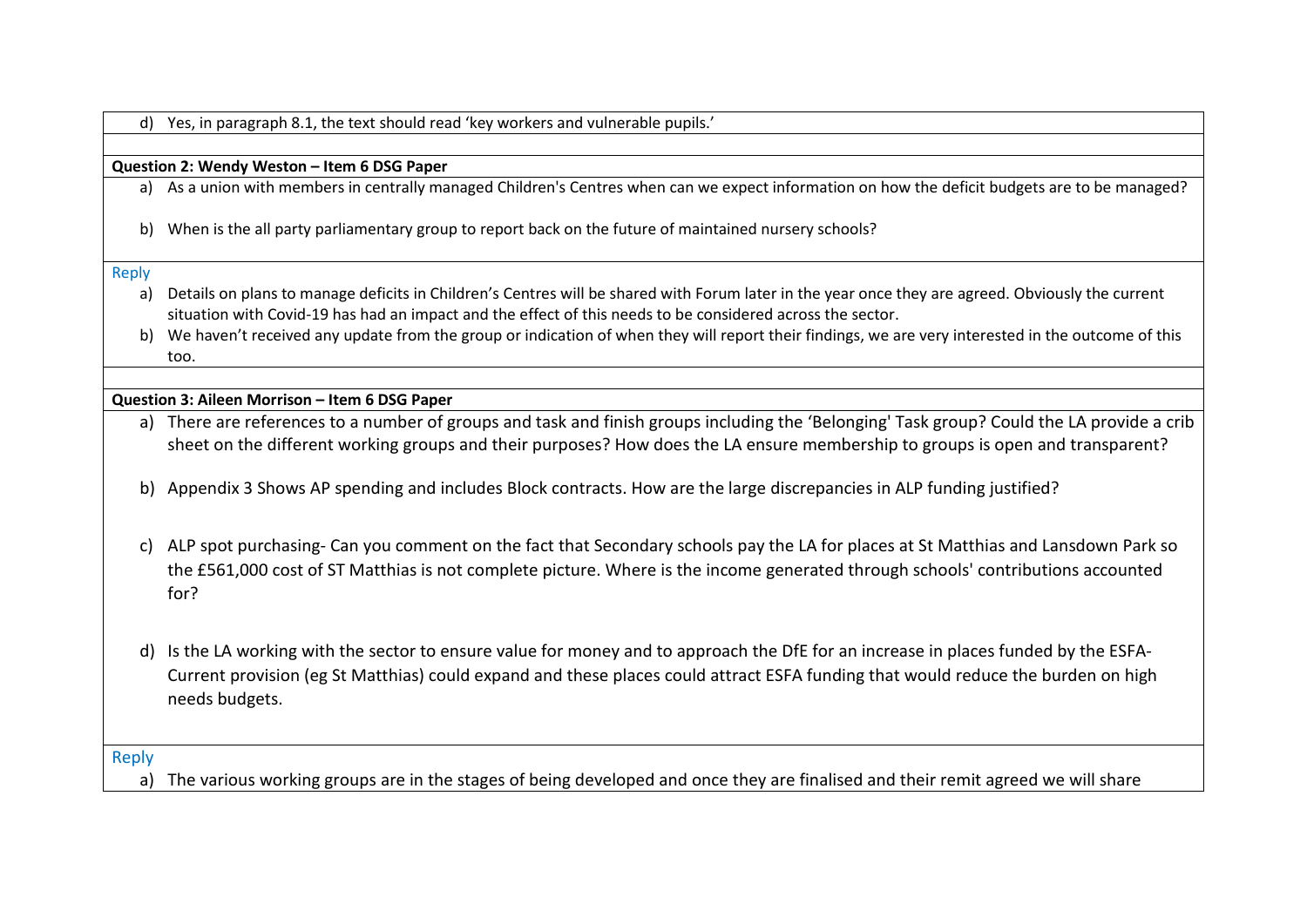details with Forum.

- b) The council is about to undertake an in depth review of alternative learning provision as part of a formal recommissioning process. The review is part of a wider SEND sufficiency exercise and does include an examination of funding for AP, the rising running costs of placements and value for money, as well as appropriateness of provision and quality outcomes. There are elements of AP school funding that we can't alter. The £10k place funding from ESFA does not go as far as it did in 2012. The discretionary element(s) of high needs funding (Top Up and contracted places) need to ensure good outcomes and effective use of money. The review of AP is being managed by Oliver Buell. We will be bringing in external expertise to give an independent view of the sector. The current plan envisages completion of this work by 2<sup>nd</sup> October 2020.
- c) Charges are levied to schools to reflect the fact that they have already received funding in their block allocation for the pupils that are then placed in AP. This has the effect of transferring funding into the high needs block, the income is not allocated to the specific AP provision, but is included as income within the AP budgets overall.
- d) All work by the LA with the sector tries to ensure value for money. This has to be balanced against the needs of vulnerable school age children and the LA's statutory duties to make educational provision for them, as well as those external factors that are outside the council's control. Unforeseen delays with planned increases to AP school places funded by the ESFA are one example of this, as are high levels of school exclusion in Bristol and high demand for (SEND/SEMH) specialist school places exceeding existing places capacity. Education settings have submitted ideas to expand existing provision. We are currently reviewing these ideas with a view to move forward with those that will release the right provision in the areas of the city that we are experiencing most demand

# **Question 4: Carew Reynell – Items 6 DSG & 7 Place Planning**

a) Item 6:

When will projections for 20/21 be available? I'm particularly interested in High Needs, where 19/20 projections increased substantially towards the end of the year.

- b) Item 7:
- i) The figures in Appendix 2 appear to show a potential commitment of £2.75m in 21/22, compared with a budget of £2m in 20/21. Is that right?
- ii) Does the authority have specific plans in place to provide the 240 places that would have been provided by the Oasis Temple Quarter School? If so, have they been costed?
- iii) How does the cost to the Growth Fund compare with the notional figures in Appendix 2?
- iv) There has, in the past, been talk of the possibility of amending the Growth Fund policy to reduce the amounts payable for new places (as is done by some other authorities) if the cost of the policy was likely to exceed the funding provided by DfE. Could this be considered for 21/22?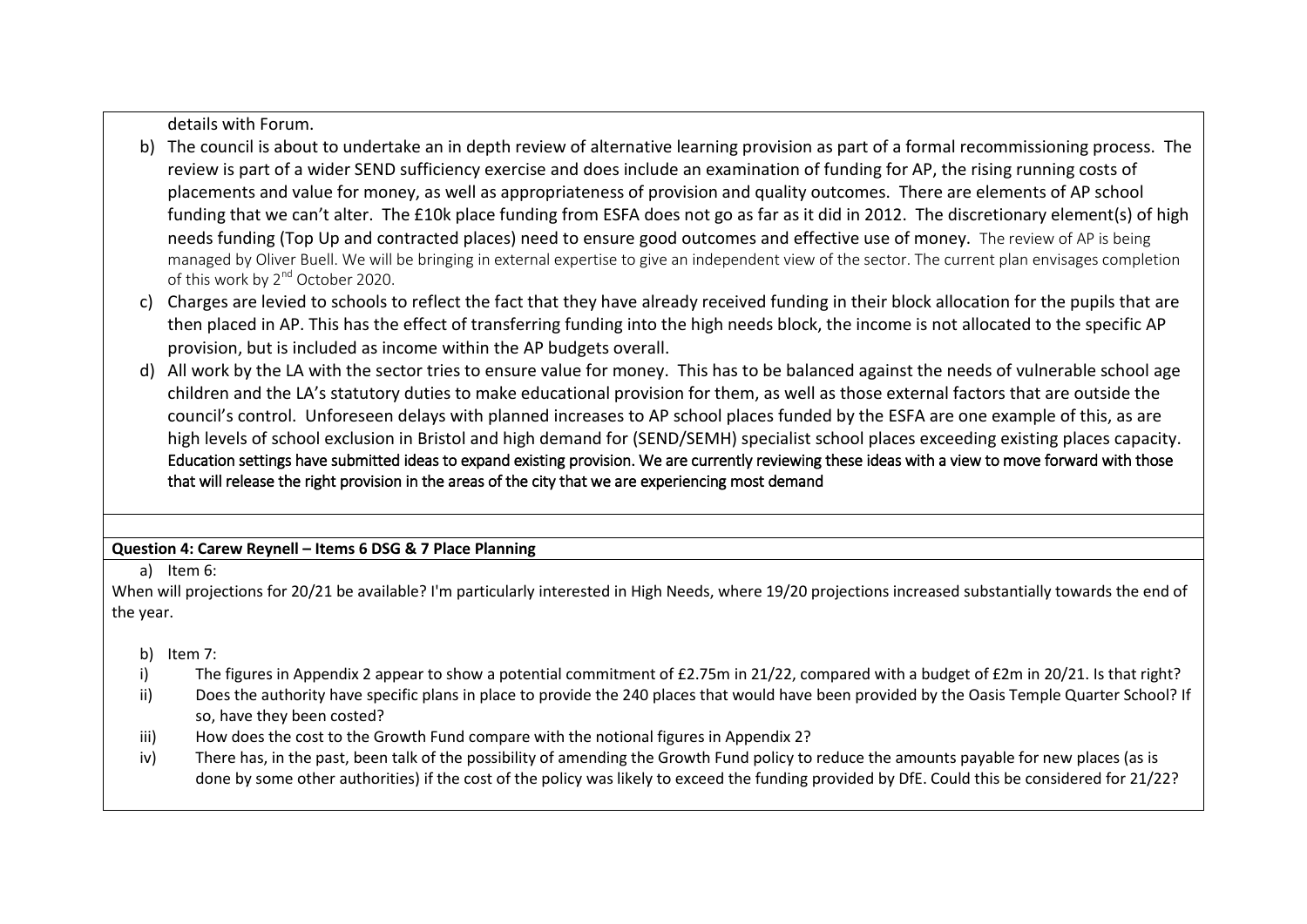#### Reply

- a) The first projections will be available as part of the 1<sup>st</sup> Quarter Monitoring Report following cancellation of the July Forum meeting, it was agreed that this report be circulated to Forum Members.
- b) Item 7:
	- i. There are three elements to Growth, each funded differently.
		- 1. Routine growth from Growth Fund £2.0m
		- 2. Growth due to academy schools for the 5 month overlap, funded from refunded recoupment
		- 3. New and growing schools, funded directly in the formula and not charged to Growth fund.

The question is comparing the budget assigned to 1. against the overall Growth cost, which is all three considerations. The table in Appendix 2 states the anticipated cost to Schools Block, which is correct as all growth is funded from schools block, but not all growth is funded from Growth Fund.

- ii. The Place Planning and Education Capital Teams have looked at possible options to increase places at a number of schools that could potentially provide additional provision. The indicative capital costs of these options have been calculated but the total cost would be well in excess of currently available capital. If existing schools were expanded this would increase pressure on the Growth Fund. By how much would depend on how many pupils and which schools they go to. Temple Quarter would be treated as a new and growing school, so the ESFA requires growth in that school is funded via the APT (via the schools formula directly, with an estimate for pupil numbers) rather than through the growth fund.
- iii. The table in the report is looking forwards and identifies which schools are funded from Growth Fund, and which are APT. The actual cost will depend on the prevailing school formula value, the numbers of pupils, and whether the policy is amended in the timeframe.
- iv. This has been discussed before at Schools forum, the last time was in March 2018 and there wasn't a change to amounts payable, with the policy staying broadly similar. This issue will be put on the agenda of the Finance sub-group to discuss the options and implications of ay changes.

# **Question 5: Christine Townsend – Item 7 Place Planning**

- a) 4.4 Of the 213 places offered to applicants living outside of the Bristol boundary and therefore falling outside the legal requirement held by Bristol to provide a school place, how many of these places will receive funds from Bristol's Growth Fund under the council's current policy?
- b) 4.7 Why is the School Capacity Survey not taking place in 2020?
- c) 4.11 What was the outcome of the planning application for the Oasis Temple Quarter secondary that went to the committee on May 28th? What is the deadline for the Environment Agency to 'call-in'?
- d) What is plan B if Oasis Temple does not open for Sept 2021?
- e) Table 1 includes Trinity at full PAN for 21/22 but omits Oasis Temple entirely despite both being in doubt. What is the reason for Trinity inclusion